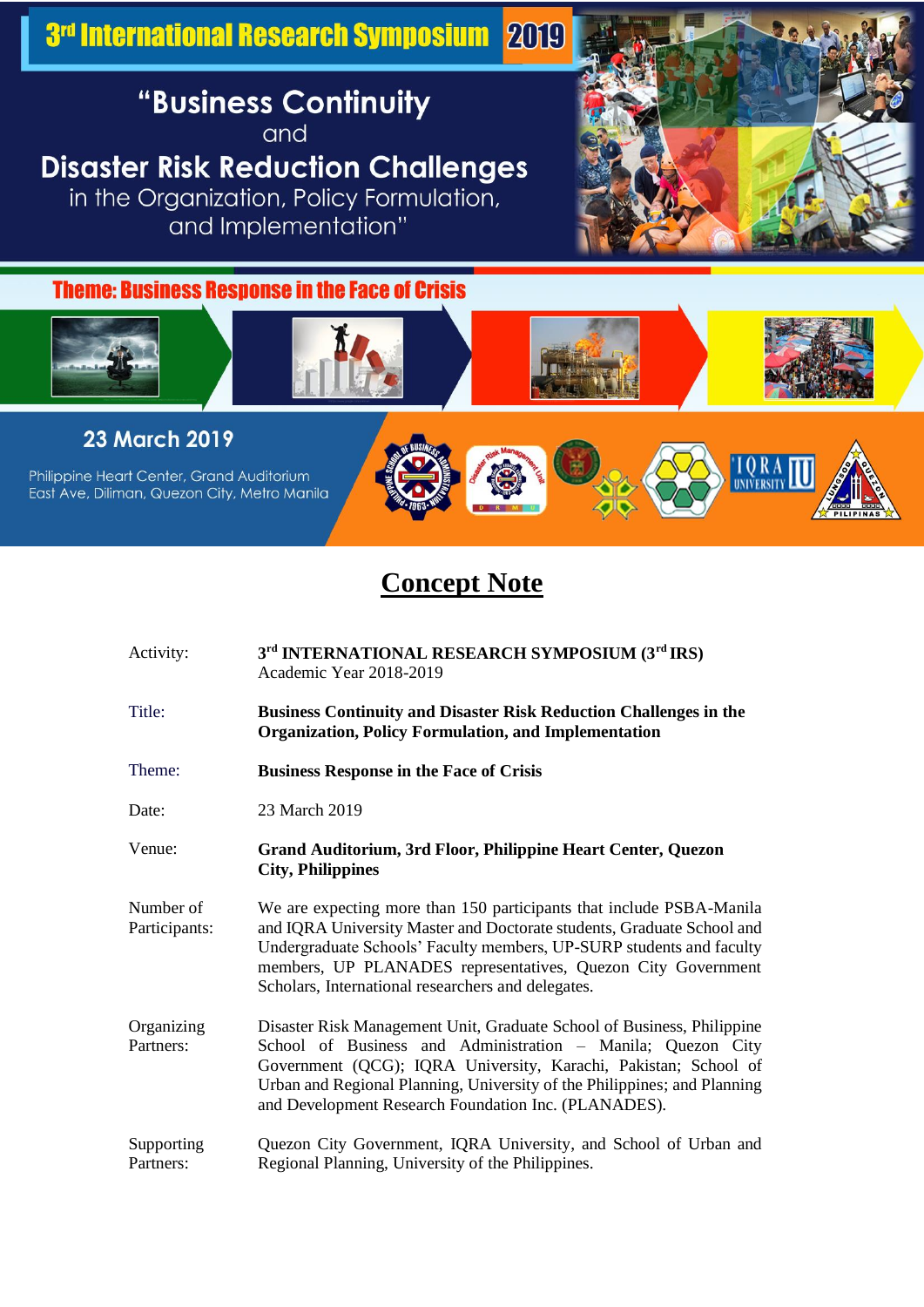## **Background and Rationale:**

The annual Third International Research Symposium of the Philippines School of Business Administration – Manila (PSBA-Manila) continues its mission from the School's First Symposium and Second International Symposium, as well as its Three International Research Colloquia, where PSBA-Manila's Research Fellowship Program's Research Fellows, students and experts from the local and international institutions, its local and international partner schools, and its local and international public and private organizations and partners, have contributed their knowledge in this unique platform particularly disseminated with focus on business continuity and Disaster Risk Reduction challenges. The theme of this year's International Research Symposium is "**Business Continuity and Disaster Risk Reduction Challenges in the Organization, Policy Formulation, and Implementation: Business Response in the Face of Crisis**".

A crisis is a serious event that can be either perceived or real. It disrupts normal activities and impacts negatively on the operation of businesses and can be a substantial threat to the stability of organizations. As the world is now in the midst of nature's ever-changing climate conditions with natural and man-made disasters, it results in various crises like businesses being discontinued or, worse, loss of human life. International cooperation and local initiatives are being undertaken to minimize such outcomes taking also in consideration the effects of such disasters in the business community.

The theme for this year's International Research Symposium indeed aligns itself with international frameworks, especially the Sendai Framework for Disaster Risk Reduction. This 15-year voluntary agreement, wherein the Philippines is one of its signatories and has based its National Framework for Disaster Risk Reduction and Management from, recognizes that while the State has the primary role on disaster risk, the responsibility must be shared and include the local government, the private sector, and other stakeholders. Further, one of its aims is the substantial reduction of disaster risk and loss in life, livelihoods, and health and in the economic, physical, social, cultural, and environmental assets of persons, businesses, communities, and countries. Thus, the Philippines is participatory to the commitment recitals contained in the Preamble of this International Framework to urgently address Disaster Risk Reduction and to build resilience against disasters, including its integration into the policies, plans, programs, and budgets at all levels, making the adaptation of its National Framework in the various development sectors an imperative.

Last December 2018, the United Nations (UN) Office for Disaster Risk Reduction reported that "The Philippines is emerging as a role model for engaging the private sector in building resilience to disasters". However, while the Philippines has learned many valuable lessons regarding Building Back Better in times of disasters, there are still gaps that need to be analyzed which can be benchmarked from the experiences, lessons, and inputs from other countries. The Philippines has incurred damage of at least PHP 388.74 Billion from disasters between 2011 and 2018 according to the data presented by the National Economic Development Authority; it is further estimated that the cost for recovery and rebuilding was nearly one-and-a-half times more than that. In the recent years, Super Typhoon Haiyan (locally Yolanda) turned out to be one of the strongest tropical cyclones in recorded history with the largest damage. This prompted the Philippine government to implement a National Disaster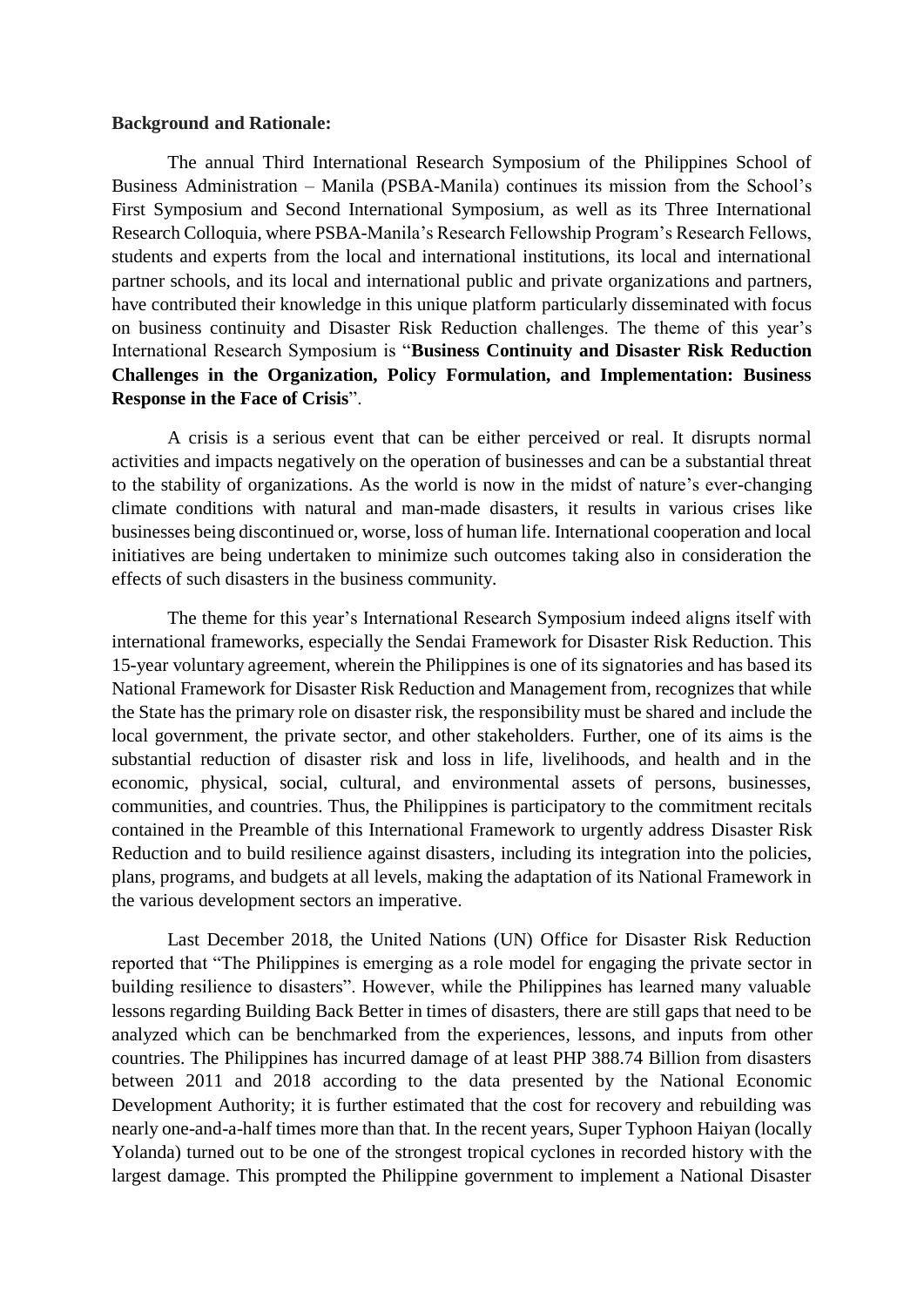Risk Reduction and Management Plan wherein the country's Local Government Units, together with its public and private stakeholders, are expected to build disaster resilience of its communities.

One of the successful implementations of the Sendai Framework is dependent on resilient investments. The private sector is responsible for 70-85% of capital investment in most economies. As such, it is a powerful influence over how disaster risk is addressed. Private businesses, ranging from Small and Medium-sized Enterprises (SMEs) to Multinational Corporations, are fundamental to the effort in building more resilient communities, economies, and nations.

Disaster risk management must be based on a deep understanding of disaster risk in all its dimensions: hazard (frequency, severity and location), vulnerability, exposure (asset, economic and human), and capacity. This understanding is essential to the fundamental disciplines of Disaster Risk Reduction: risk quantification, risk prevention/mitigation, risk financing, and event response. In order to manage risk effectively and build sustained resilience, a deep understanding of risk-reward trade-offs is required. To realize the full potential, we need to broaden the use of more analytical approaches to value-creation; approaches which consider the underlying risk, the drivers thereof and how they may be changing over time. Unless public and private investments become more "risk informed", the potential remains for these investments to increase accumulations of exposure and heighten concentrations of disaster risk.

Business Continuity Planning (BCP) is one of the most critical components of any recovery strategy. It is vital for survival and should not be put off indefinitely as we focus on our daily challenges. Unprecedented number of exposures are being faced by businesses as disasters come in all shapes and sizes. Without a plan for business continuity, organizations cannot recover from a significant crisis. The resiliency of the private sector is fundamental for societies to recover smoothly from disasters, and yet the private sector has little incentive, or has yet to identify the incentive, to invest in BCP and/or contingency planning. In such cases the government must facilitate BCP and contingency planning in the private sector through the enforcement of law and regulation and by providing technical guidance or financial incentives. This is especially important for SMEs that often lack expertise and financial resources to prepare such plans.

This year's International Research Symposium marks an important milestone in the roadmap towards institutionalizing Business Continuity Planning and Disaster Risk Reduction measures across organizations small and large. This event will provide a unique opportunity to promote strategic partnerships among various stakeholders in the local government, academe, and business communities. This highly educational, practical, and interactive event will cover sessions which are designed to serve as an avenue for knowledge sharing, to promote innovative and collaborative research partnerships and linkages, and to support research training and capacity building with local and international scholars, researchers, and business experts with the aim of finding solutions to pressing business continuity and Disaster Risk Reduction challenges in organizations through policy formulation and implementation.